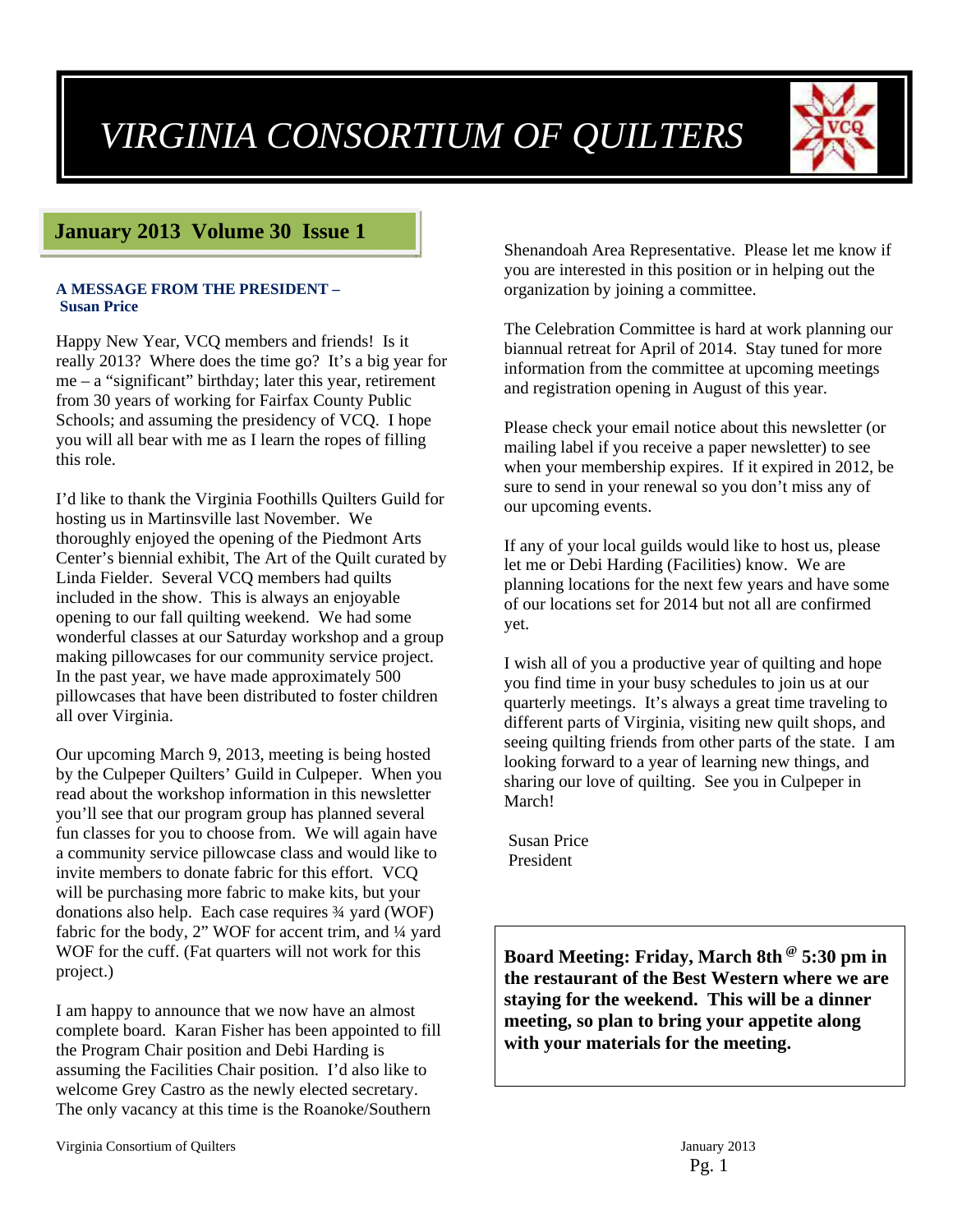*MEET YOUR BOARD OF DIRECTORS*  **President Susan Price 703-569-7421**  sueprice@cox.net

**Vice President Kathy McCrea**  kathy.mccrea@cox.net

**Secretary Grey Castro** 757-748-2530 greycastro@cox.net

**Treasurer Faye Hannah**  quilterfaye@cox.net

**Membership Betty Blessin**  bblessin@triad.rr.com

**Historian Joan McGowan** 703-323-6048 joquilter@aol.com

**Programs Karan Fisher 757-761-1173**  karanfisher@cox.net

**Facilities Debi Harding** 757-615-7758 debi.harding@wellsfargo.com

**Newsletter Heather Zavagnin**  queennefri@aol.com

**Print Publicity Heather Zavagnin**  queennefri@aol.com

**Webmistress Mary Grogan**  webmistress@vcq.org

**Documentation Liaison Kitty Bull** 804-748-8504 krabul@earthlink.net

**Celebration 2014 Heather Zavagnin**  queennefri@aol.com

#### **Area Representatives**

**One - Northern VA Joan McGowan** 703-323-6048 joquilter@aol.com

**Two – Northern Shenandoah Valley Dianne Reasons** dreasons@ntelos.net

**Three – Roanoke/Southern Shenandoah Valley Open Position** 

**Four - Charlottesville-Lynchburg, Culpeper. Deb Schupp** debschupp@mindspring.com

**Five - Richmond Karen DuMont** 804-233-7750 *kmdumont@comcast.net*

**Six - Fredericksburg Betty-Lee Stickler** 804-435-2574 *bpsmimi@sticklers.com*

**Seven - Southwest Betty Blessin**  bblessin@triad.rr.com

**Eight - Peninsula Bonnie Timm** 757-483-4909

**Nine - Tidewater Debi Harding** 757-615-7758 debi.harding@wellsfargo.com

#### **Advertising for Newsletter & Roster**

|                                                                                         | Newsletter | Roster  |  |
|-----------------------------------------------------------------------------------------|------------|---------|--|
| <b>Business Card</b>                                                                    | \$10.00    | \$20.00 |  |
| $\frac{1}{4}$ Page                                                                      | 15.00      | 30.00   |  |
| $\frac{1}{2}$ Page                                                                      | 30.00      | 60.00   |  |
| Full Page                                                                               | 50.00      | 100.00  |  |
| <b>Inside Back Page</b>                                                                 |            | 125.00  |  |
| Classified Ad (50 word max - Newsletter only)<br>\$5.00 - available ONLY to VCQ Members |            |         |  |
|                                                                                         |            |         |  |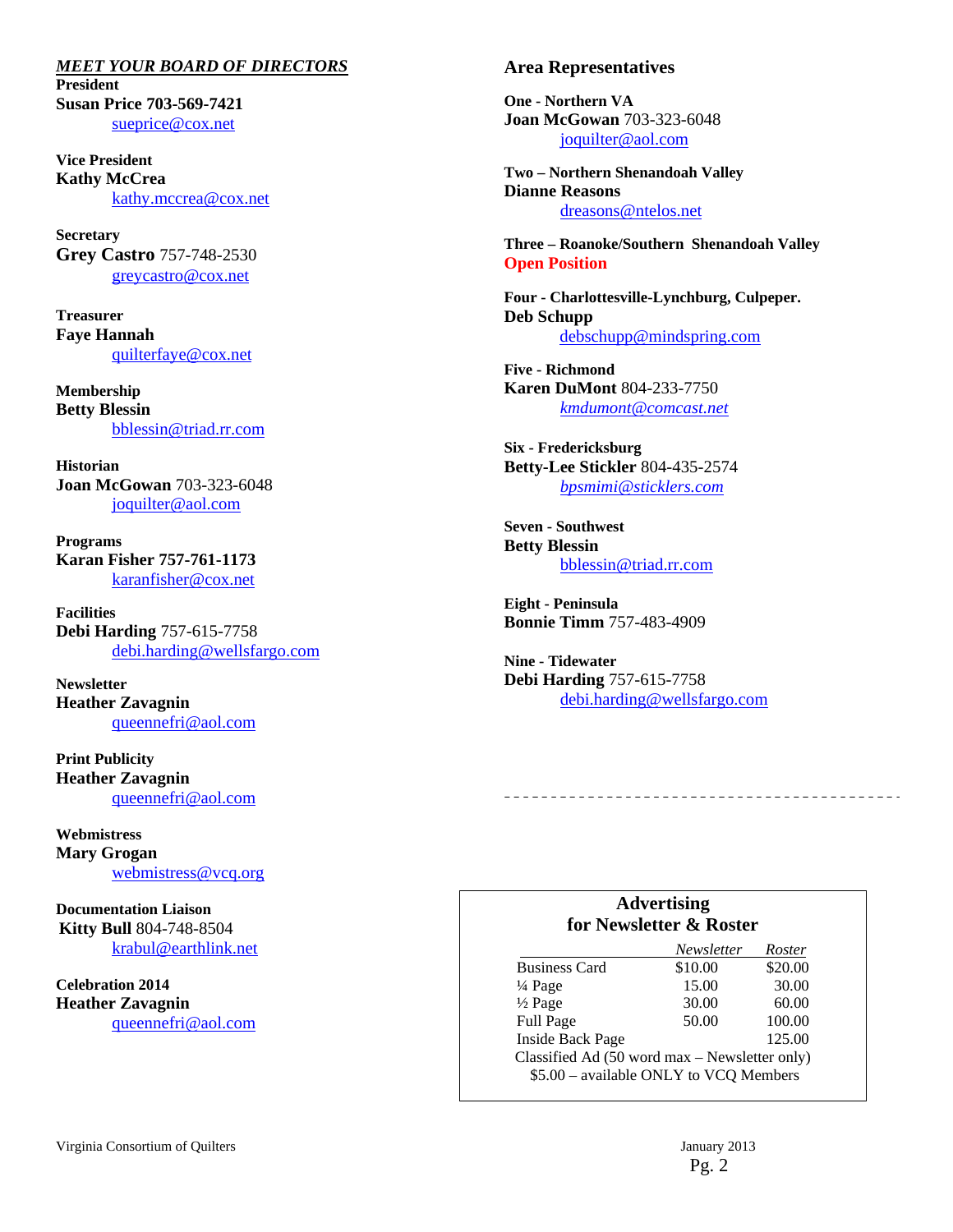#### **VCQ General Meeting Martinsville, VA November 10, 2012**

 The meeting was called to order at 12:55 PM by Debi Harding, president. Debi welcomed everyone and reminded us about 2013 meetings: March in Culpeper, May in Blackstone, and November in VA Beach. August is still open, may also be held at Blackstone. Thanks to the Virginia Foothills Quilters Guild for hosting us, especially Evelyn Barnes who helped out all day. We have 4 new members present today – Pauline Lipscomb, Nancy Mayer, Laura Beard, and Marcia Welsh. Members were asked to sign cards for Dianne Reasons who will have heart bypass surgery and a sympathy card for Elsie Harriman's family.

 A motion was made and accepted to approve the minutes of the August meeting. There were no questions or corrections. The treasurer's report was presented showing January through October income and expenses. The current figures are on the front and the budgeted amounts are on the back. A motion was made and approved to accept the report. As an organization we made a \$300 contribution to the Piedmont Arts Center in support of the biannual Art of the Quilt exhibit opening this weekend.

 Our charity project through 2013 is making pillowcases for foster children. During this meeting and those next year, 1 class at each meeting will be devoted to making pillowcases to provide an ongoing supply. At the August meeting we approved a \$300 expenditure to purchase additional fabric for this project. Kits were made for 90 pillowcases. A number of finished cases were brought today, 42 were made in the class, and additional kits are available to take home. The finished cases may be washed if desired but don't have to be; children receiving them are not medically fragile. However they should be folded and placed in a quart size plastic bag, available inexpensively at the dollar store. Paula Harr, liaison for the project, spoke about the agencies we are working with all over the state and the age and sex breakdown of the children in the foster care system. Heather Zavagnin reported that a woman in a class she took at home wanted to make cases but didn't know what to do with them; she had local high school students help as a community service project.

 Documentation chair Kitty Bull reported on the documentation Day held in Luray in September in conjunction with their anniversary celebration. Bunny Jordan did appraisals and others shared quilt stories. Kitty is the liaison to the VA Quilt Museum and is working on an online form for documenting quilts.

 The next newsletter deadline is January 18. Planning for Celebration 2014 is underway. The hint provided at the meeting included some spacetype music and the phrase "Its Time!" The date is April 24, 2014. Stay tuned!

 Betty Blessin, membership chair, reports 272 members, 45 of whom are new this year. She reminded everyone to check if your membership expires at the end of the year. Your expiration date appears in the e-blast email you get when a newsletter is announced. You can also check on your membership roster or with Betty.

 Members Sherry Whitford and Charlotte Veregge made a tribute to founding president Elsie Harriman who passed away this fall. She was remembered as an energetic, enthusiastic, and innovative quilter who was a wonderful organizer. She was instrumental in launching VCQ in May of 1984 and will be missed by many.

 This being the annual meeting, the election was held for three board positions. Kathy McCrea presented the slate: president – Susan Price, secretary – Grey Castro and historian – Joan McGowan. There were no additional nominations from the floor. A motion was made and approved to accept the slate, after which the vote was called and the slate was approved. New terms begin January 1, 2013. After the vote, member Karan Fisher volunteered to fill the vacant Programs position. Since this is not an elected position, Debi gratefully appointed her to fill the vacancy.

 Since this was Debi's last meeting as president, as is the tradition, Vice President Kathy McCrea presented Debi with a quilt in recognition of her 4 years of service. The blocks were made by VCQ members. Kathy assembled the quilt top, and it was machine quilted by Phyllis Keesee of Culpeper. A final announcement was that the VQM's online quilt auction begins today, Nov. 10. The meeting was adjourned at 1:35 PM.

Respectfully submitted, Susan Price, Secretary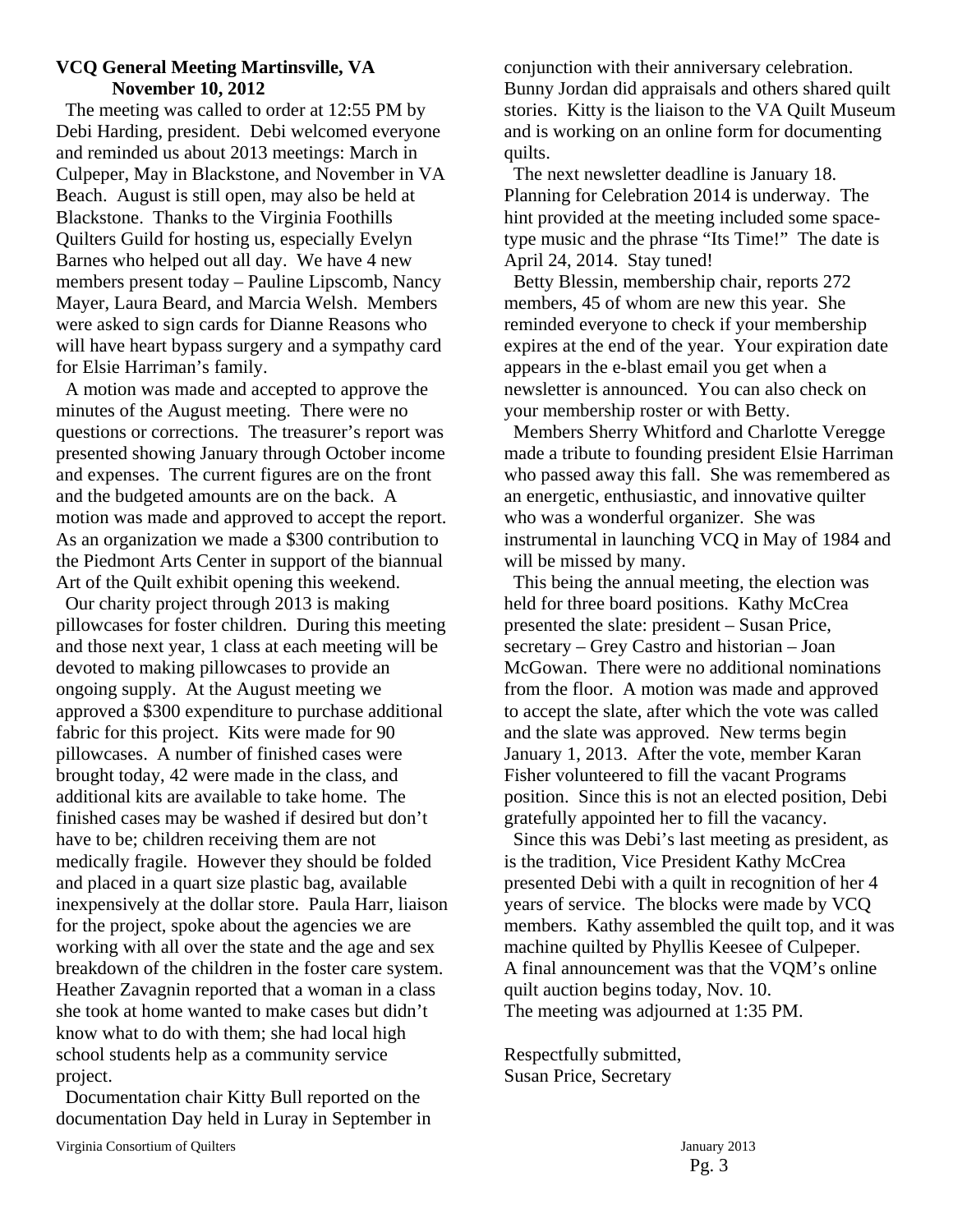**The current newsletter and past newsletters can be viewed and downloaded from the VCQ website at www.vcq.org**

 **Please contact Heather Zavagnin, queennefri@AOL.com or (770)845-5190, or Mary Grogan at webmistress@vcq.org if you are having trouble downloading a copy from the website or if you wish to receive a paper copy of the newsletter thru the US Postal Service.** 

 **If your current physical and/or email address needs to be updated, please fill out the application for membership form at the back of the newsletter or download from the website and send to Betty Blessin, the Membership Coordinator.** 

# **Calendar of Events**

#### **February 21-24, 2013 Mid-Atlantic Quilt Festival XXIV**

Hampton Roads Convention Center www.quiltfest.com

#### **March 2-23rd 16th Annual Priceless Pieces Quilt Show 2013**

M-F, 9 a.m. to 5 p.m.; Saturday; 10 a.m. to 4 p.m.; Roanoke Island Festival Park, Manteo, North Carolina

#### **March 8-9th Charlotte Quilters Guild 2013 Quilt Show**

Metrolina Tradeshow Expo, Charlotte, N.C. Featuring over 200 quilts, many vendors, daily demos, raffle quilts. Super venue easy access!

#### **March 9-10th Cabin Branch & Stone House Quilt Show 2013**

Prince William County Fairgrounds, Manassas, Virginia We will feature over 200 of both guild's best quilts spread over two buildings, demonstrations of techniques, over 20 vendors, silent auctions, door prizes, and the drawing for the two 2013 Raffle Quilts.

# May 31- June 2, 2013 Quilters Unlimited  $40^{\text{th}}$

**Anniversary Quilt Show "Fabulous at Forty"**  Dulles Expo and Conference Center, Chantilly, VA http://www.quiltersunlimited.org/show.htm

### **July 10-28th Sacred Threads Exhibition 2013**

Floris United Methodist Church, 13600 Frying Pan Park Road, Herndon, VA 20171 www.sacredthreadsquilts.com



# **Calendar of Events Cont'd**

### **November 8-9th Randolph Quilters Guild Quilt Show XIV 2013**

Asheboro, N.C.

Randolph Quilters Guild presents our 19th quilt show featuring over 200 quilts, many vendors, daily demos, bed turning, and raffle quilt.

**November 8 – November 17th 2013 Quilters' Quest!**  www.quiltersquest.org/

# **Celebration 2014**  *It's Time Will Come* **April 24th – 27th 2014**  Smith Mountain Lake, VA

# **VCQ Events:**

**May 10, 2013 Blackstone August 10, 2013 Blackstone November 9, 2013 Virginia Beach** 

#### The following are the **Deadline Dates** for item submissions to the newsletter staff:

**March 28<sup>th</sup>** for the May  $10^{th}$  meeting in Blackstone **June**  $24^{\text{th}}$  for the August  $10^{\text{th}}$  meeting in Blackstone **Sept 23<sup>rd</sup>** for November  $9<sup>th</sup>$  meeting in VA Beach

Material can be sent electronically (preferred) to queennefri@aol.com OR mailed to: Heather Zavagnin, 87 White Oak Landing Rd, King William, VA 23086:

> We send all VCQ emails from info@vcq.org. Please check your spam settings to always allow email from info@vcq.org. Thank you to everyone who is now receiving newsletters and announcements from VCQ by email. You are saving our organization significant money, and making your Newsletter Editor's job go much faster!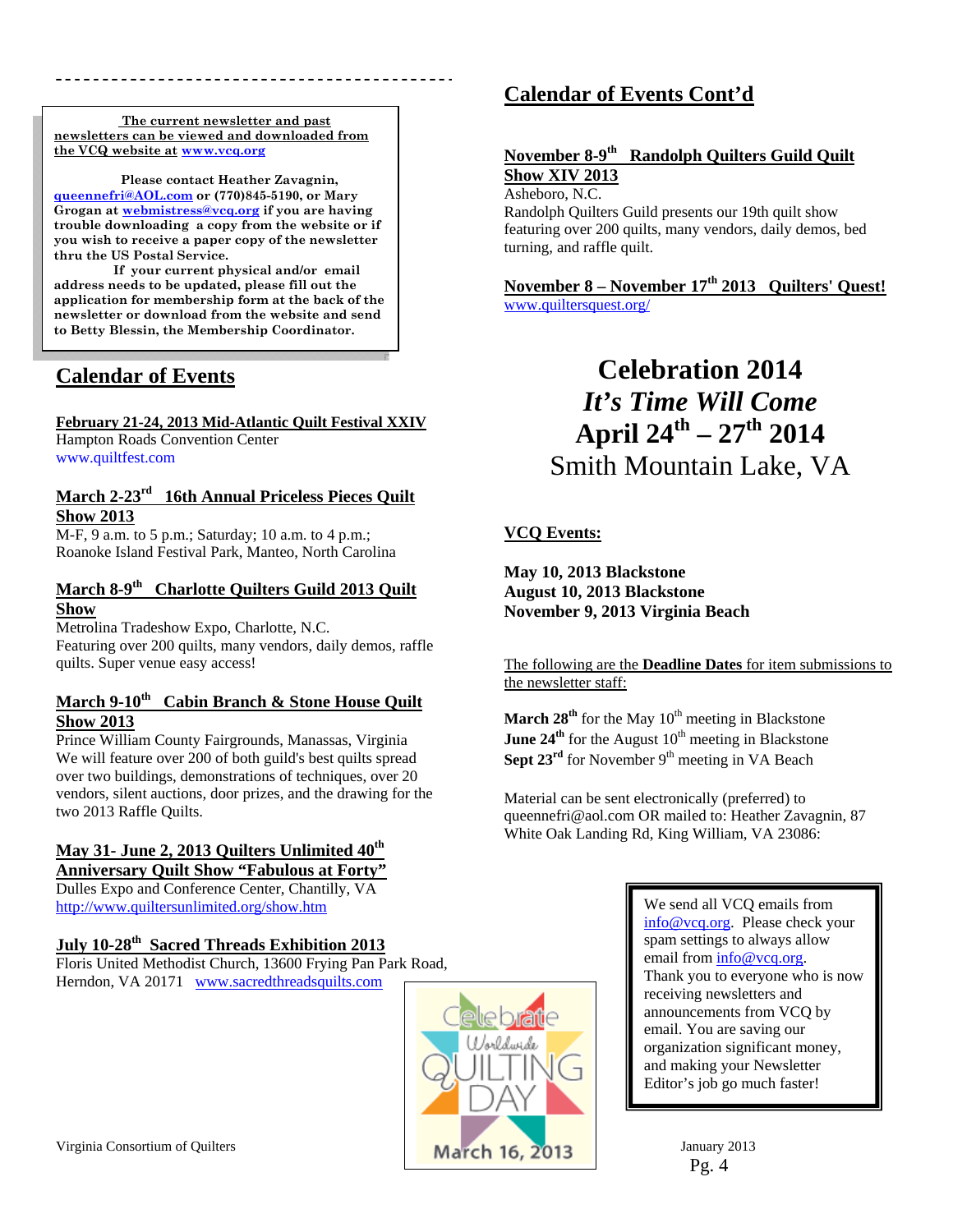

301 South Main Street, Harrisonburg, Virginia 22801 (540) 433-3818 **www.vaquiltmuseum.org**

#### Designated the "**official quilt museum of the Commonwealth**" by the General Assembly

The Virginia Quilt Museum Board of Directors is delighted to introduce our new Executive Director, **Meegan Carr.**  Meegan comes to us from the National Quilt Museum in Paducah, KY and brings extensive experience and expertise in all areas of museum management. She will join the staff on January 7, 2013. Watch for a special "Meet the Director" event in early spring. We are looking forward to a bright future for the museum.

 As 2012 draws to a close, I would like to express appreciation to our retiring Executive Director, Judith Shuey. Judith's devotion to the Museum and her passion for quilts has brought several wonderful improvements to VQM. She was instrumental in the renovation of the Civil War Room, creating "The Women Who Stayed Behind: Stories of Civil War Quilts and Their Makers". Judith also worked with the Department of Tourism in the Shenandoah Valley to establish the Virginia Quilt Museum as a *must-see* destination to the many visitors through the area. I know you join me in wishing Judith well in her retirement.

 The Virginia Quilt Museum announces "DESIGNS + DIMENSIONS" as its exhibit theme for 2013. Three major exhibits of quilted textile art will be displayed throughout the year. Geometric shapes such as diamonds, hexagons and starts will be featured:

| Feb $1 - May 11, 2013$ | Doodles, Diamonds & Other Dramatic Designs<br>Material Witnesses: New Work from the Manhattan Quilter<br>Guild Quilting through the Eye of Needlepoint |
|------------------------|--------------------------------------------------------------------------------------------------------------------------------------------------------|
| May $21 -$ August 24   | Hexed<br>Vintage Revisited                                                                                                                             |
| Sept $3 - December 14$ | American Ouilt Study Group Star Ouilts<br>Star Quilts from the VQM Collection                                                                          |

#### **VQM 2013 OPPORTUNITY QUILT COPIES MUSEUM'S OLDEST QUILT**

Virginia Quilt Museum's 2013 Opportunity Quilt is a reproduction of the oldest quilt in the museum's collection. A Tree of Life Center Medallion, the reproduced quilt is made from the Chintz Medallion collection of fabrics by Quilting Treasures<sup>TM.</sup> The fabric line faithfully copies the fabrics in the original quilt, created around 1810.

The new quilt, 80" square, was machine pieced and quilted by Josephine Millett of Mt. Jackson, Va. A center printed panel is set in a ground of flying geese in turkey red prints, and multiple borders in greens, tans, and browns. Read more information about the original quilt in the book VIRGINIA QUILT MUSEUM, which features many of the quilts in the museum's permanent collection.

Tickets are available for \$1 from the museum and museum members and at various show venues during the year. Proceeds from ticket sales will benefit museum operations. The quilt will be displayed at Mid-Atlantic Quilt Festival where you can buy tickets and the book. A limited number of kits to make the quilt are on sale at museum's gift shop.

For information, visit www.quiltingtreasures.com/content13596.html

#### **Thank you for supporting the preservation and encouragement of quilting.**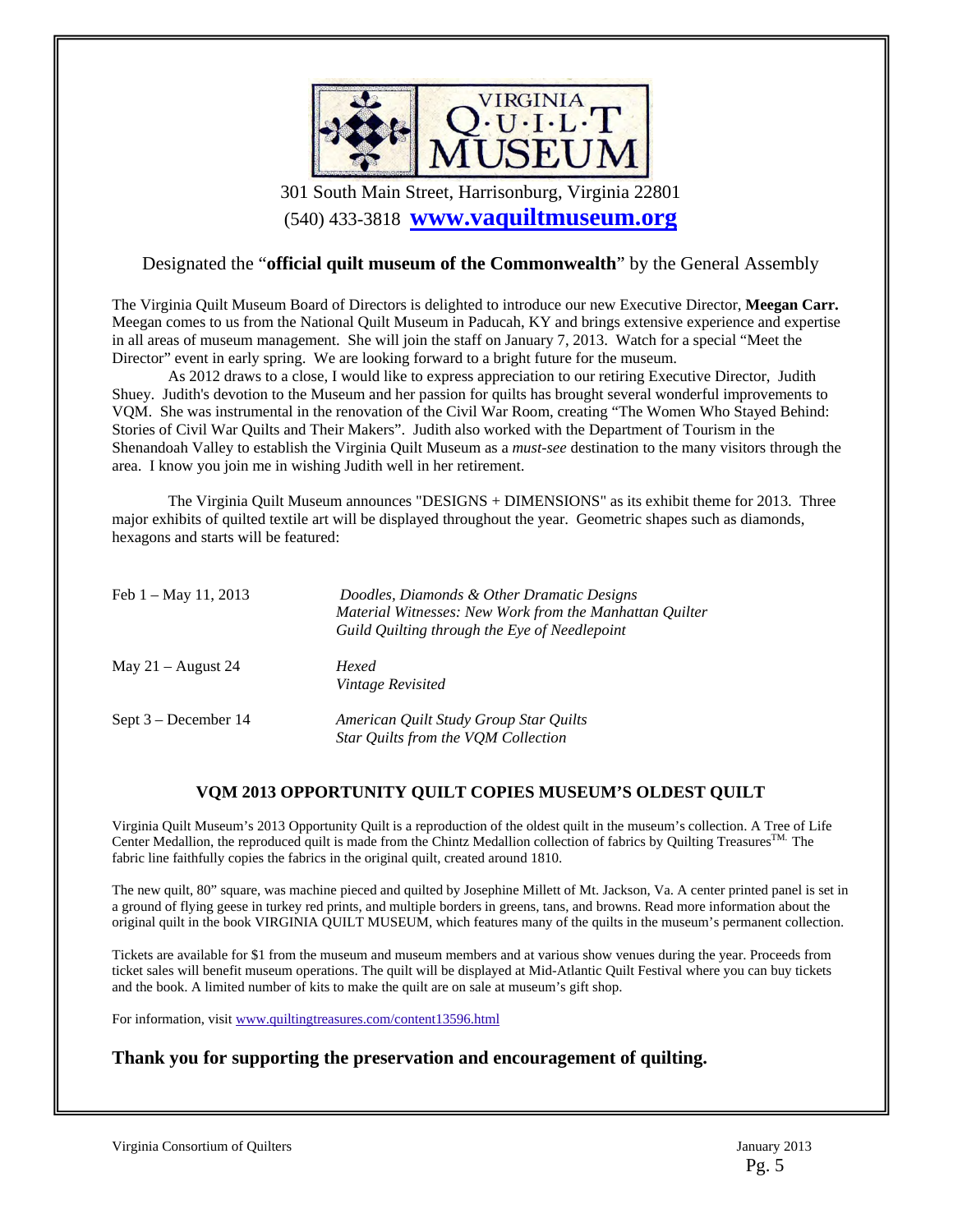# **Virginia Consortium of Quilters 2013 Application for Membership**

|                         | Name: $\qquad \qquad$ Phone: $\qquad \qquad$ Phone: $\qquad \qquad$                                                                                                                                    |                                 |                |
|-------------------------|--------------------------------------------------------------------------------------------------------------------------------------------------------------------------------------------------------|---------------------------------|----------------|
|                         |                                                                                                                                                                                                        |                                 |                |
|                         |                                                                                                                                                                                                        |                                 |                |
| check the box below.)   | Email address: The address of the set of the set of the set of the set of the set of the set of the providing my email address I understand that I will receive the newsletter electronically unless I |                                 |                |
|                         | $( )$ I wish to receive a <i>paper copy</i> of the quarterly newsletter.                                                                                                                               |                                 |                |
| period, yours will not. | Your membership can be paid for multiple years (up to 5 years) with this form. This date will be<br>on your membership card and the mailing label of each newsletter. If dues increase during this     |                                 |                |
|                         | ( ) New Member (Referred by<br>Amt: $\frac{\text{Amt:}\$}{\text{(000000)}\$}$ (Make check payable to "VCQ")                                                                                            |                                 |                |
|                         | ( ) Renewal Amt: $\frac{\text{S}}{\text{($20.00 per year up to five years.)}}$ (make check payable to "VCQ" and include <b>SASE</b> )                                                                  |                                 |                |
|                         | Renewal Members Only: Please enclose with your payment, application and a self-addressed                                                                                                               |                                 |                |
|                         | stamped envelope (SASE) for your membership card.                                                                                                                                                      |                                 |                |
|                         |                                                                                                                                                                                                        |                                 |                |
|                         | I teach and/or lecture about quilting.                                                                                                                                                                 |                                 |                |
|                         | I may be willing to drive others from my area to VCQ meetings. Yes                                                                                                                                     |                                 | N <sub>o</sub> |
| <b>Mail to:</b>         | <b>Betty Blessin, Membership Coordinator</b><br>105 E. Church Street<br><b>Martinsville, VA 24112</b>                                                                                                  |                                 |                |
| For Membership Only:    | Ck. No.<br>MCard Date:                                                                                                                                                                                 | Amt:<br>Exp. Year:<br>Name Tag: | Area: 1988     |

Rev. 1/12/2013

Virginia Consortium of Quilters January 2013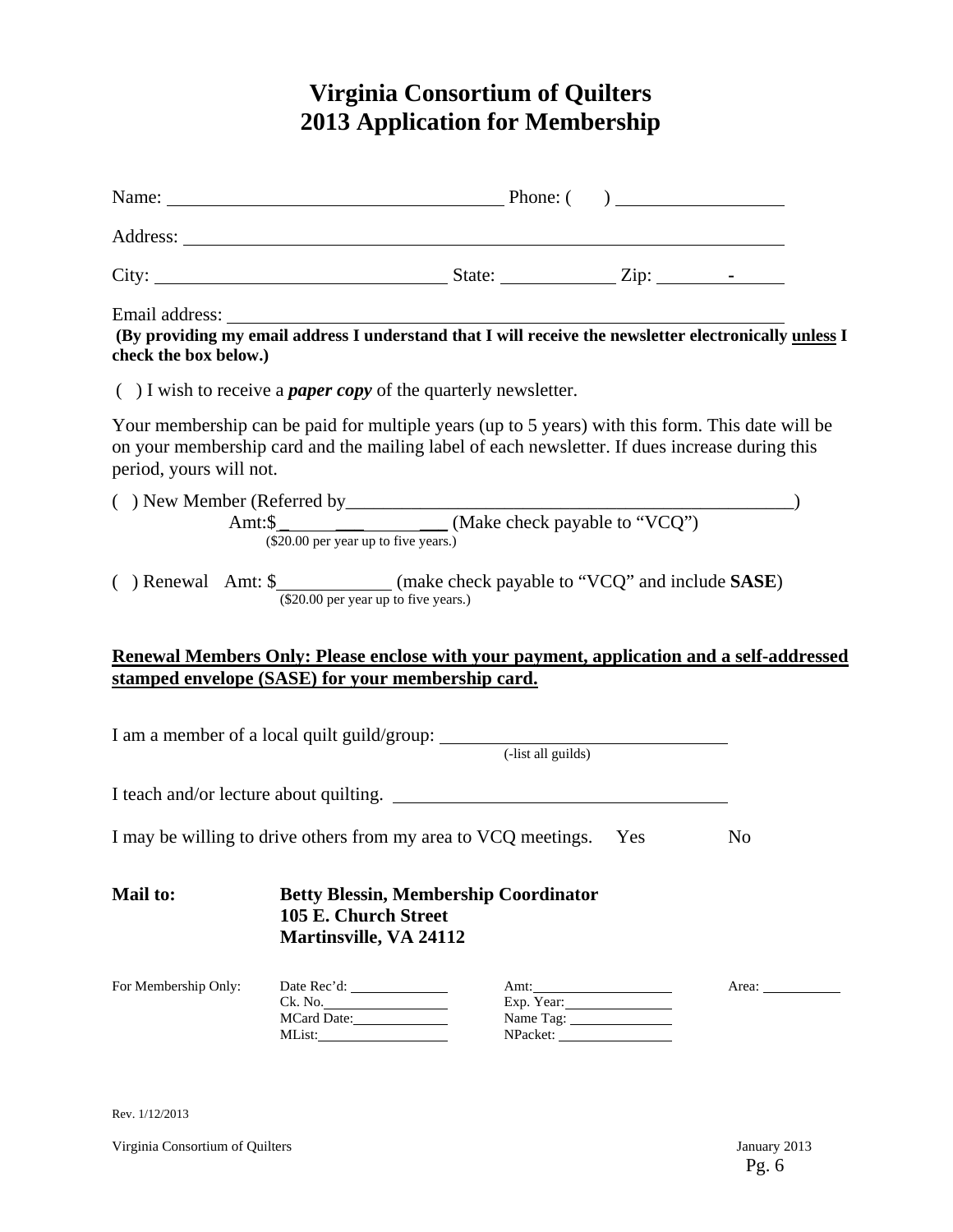# **March 9, 2013 Meeting & Workshop in Culpeper, VA Sponsored by the Culpeper Quilters Guild**

**Accommodations**: Lodging will be at the **Best Western – Culpeper Inn**, 791 Madison Road, Culpeper, Virginia 22701 Tel: 540-825-1253.

The cost is \$99.99 for a room with two queen beds or one king bed, or \$89.99 for a room with one queen bed. Make sure to mention VCQ when making your reservation. A full breakfast buffet with eggs cooked to order is included, and is available from  $6:00 - 10:30$  AM. Although you can make or cancel a reservation at our reduced rate any time up to March 8, any unreserved rooms in our block will be released to their general pool on **February 11, 2012.** So please make your reservation as soon as possible.

#### **Directions to the Hotel:**

FROM THE NORTH (WASHINGTON, DC): Take I-66 West to Gainesville. Take exit 43A onto US 29 South. Follow US 29 South for about 39 miles. After you see the sign saying next four exits are for Culpeper, DO NOT take the first exit for US 29 Business. Continue to the second exit for US 29 Business. The Best Western will be on your right within about one block.

FROM THE SOUTH (Charlottesville, VA): Take US 29 North. Take the first exit for US 29 Business toward Culpeper. The Best Western will be on your right within about one block.

FROM THE EAST (Fredericksburg, VA): Take US 3 West toward Culpeper. Turn left on the ramp to US 29 South toward Charlottesville and Orange. Take the exit for US 29 Business toward Culpeper. The Best Western will be on your right within about one block.

### **Meeting Location**: **Culpeper Baptist Church**

318 S. West St., Culpeper, VA 22701 http://www.culpeperbaptist.org/

# **Directions to Culpeper Baptist Church from the Best Western:**

http://goo.gl/maps/tkaxu Turn right on business 29/15 (Madison

Road). Continue for 1.7 miles. Name of the road will change to Main Street. Turn left at the stoplight on Chandler Street.

Take the first right on S West St. After one block you will see the church on the left. Proceed on West St. to the back of the church and turn left into the parking lot.



Pg. 7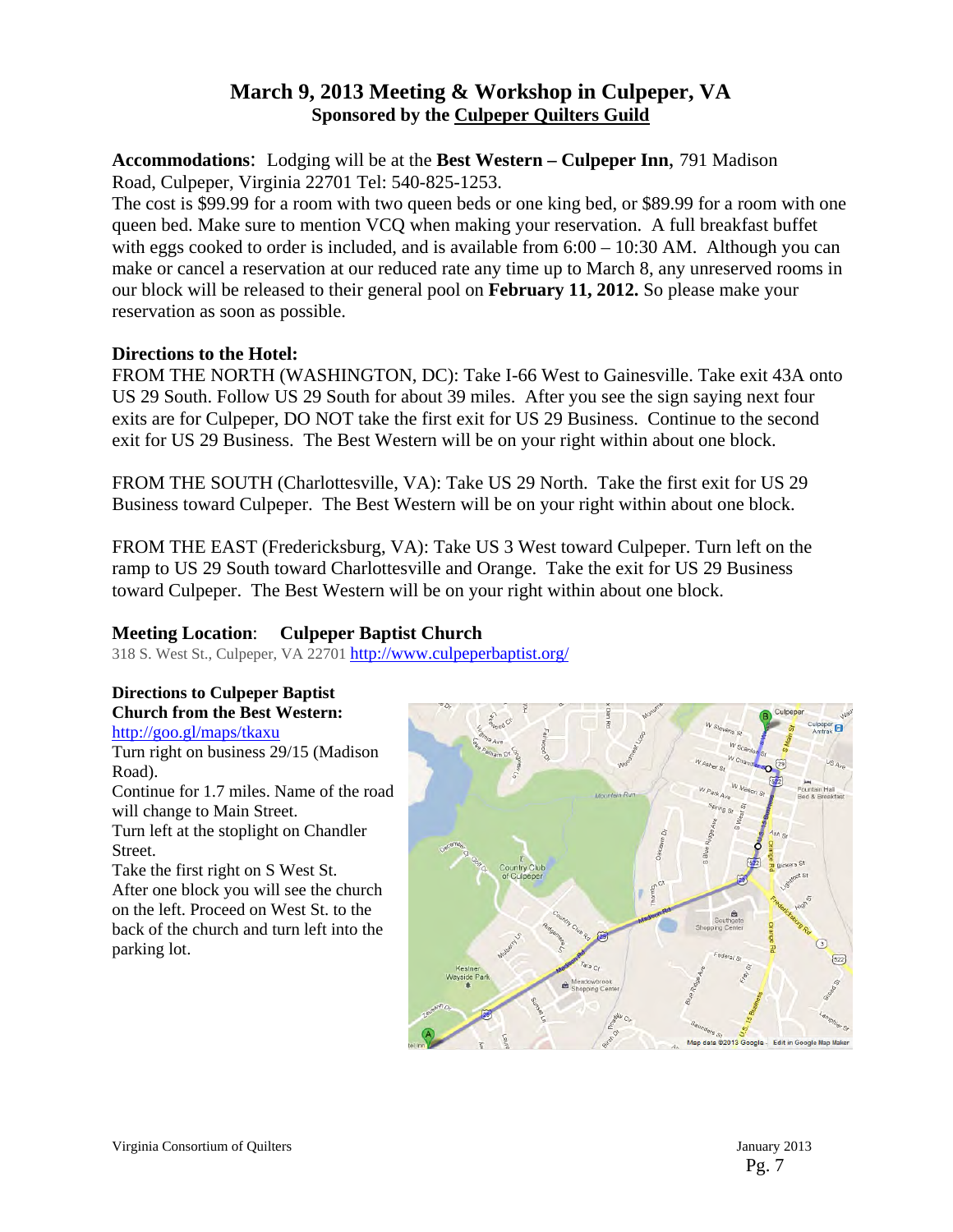Your registration form and check to VCQ must be **postmarked by Friday, Feb. 22, 2013** to receive the \$10 early registration discount. **Any cancellations must be made by Friday, Feb. 22, 2013 to receive a refund.**

Please fill out your registration form completely and don't forget to pick **THREE** classes. Get your registration form in as soon as you get your newsletter, especially if you want your first choice.

### *If possible, please enclose a return address label with your form to address a postcard.*

### **You will receive a postcard with your class confirmation; bring your postcard – it is your lunch ticket and entry for the door prize drawing.**

**Wear your nametag** to the meeting so we can put names and faces together.

#### **Saturday, March 9, 2013 Meeting Schedule:**

| $8:00 - 9:00$ am   | Registration, coffee                      |
|--------------------|-------------------------------------------|
| $9:00 - N$ oon     | Morning class period                      |
| $12:00 - 12:45$ pm | Lunch; visit teachers with items for sale |
| $12:45 - 1:30$ pm  | Business meeting                          |
| $1:30 - 3:30$ pm   | Afternoon class period                    |
| $3:45 - 4:00$ pm   | Show and Tell                             |

*The Culpeper Baptist Church does not allow vendors.* 

**Local Shops to visit** (or shops on your way to Culpeper):

**145 Art & Design**, 145 East Davis St., Culpeper, VA 22701, 540-825-5620 http://www.145artanddesignstudio.com/ Hours: Monday-Friday 10-6, Saturday 10-4, Sunday 12-5. **For VCQ weekend, they will stay open till 8PM on Friday and 6PM on Saturday. \*\*\*\* SPECIAL DISCOUNT for VCQ members \*\*\*\*\*** 

**Mention VCQ and you will get a 20% discount on one item or one fabric cut** 

**Exquisite Fabrics**, 107 East Davis Street, Culpeper, VA 22701, 540-727-0396 http://www.exqfabrics.com/ Hours: Wednesday-Thursday 12-6, Friday-Saturday 12-7. A recent relocation from Georgetown! They have an enormous button collection, more notions than you can possibly

want, lovely deals on dressmaker fabric, wool fabric, though not so much quilting fabric.

**That Little Quilt Shop**, 212 N. Main Street, Madison, VA 22727, 540-948-4147 http://www.thatlittlequiltshop.com/ Hours: Monday-Saturday 10-5, Sunday 12-5

**Kelly Ann's Quilting**, 9 South Fifth St., Warrenton, VA 20186, 540-341-8890 http://www.kellyannsquilting.com/ Hours: Monday-Friday 10-5, Saturday 9:30-4, Sunday 12-4

**The Crazy Cousin**, 4131 Plank Road, Fredericksburg, Virginia 22407, 540-786-2289 https://www.facebook.com/pages/The-Crazy-Cousin/442487505803358 Hours Monday-Saturday 10-5

**Quilt and Sewing Center**, 3940 Plank Road Ste. Y, Fredericksburg VA 22407, 540-548-2377 http://quiltandsewonline.com/ Hours: Tuesday-Saturday 10- 5

Virginia Consortium of Quilters January 2013 **Cottonwood**, 2035 Barracks Road, Charlottesville, VA 22903, 434-244-9975 http://www.cottonwoodquiltshop.com/ Hours: Monday-Saturday 10-6, Sunday 12-4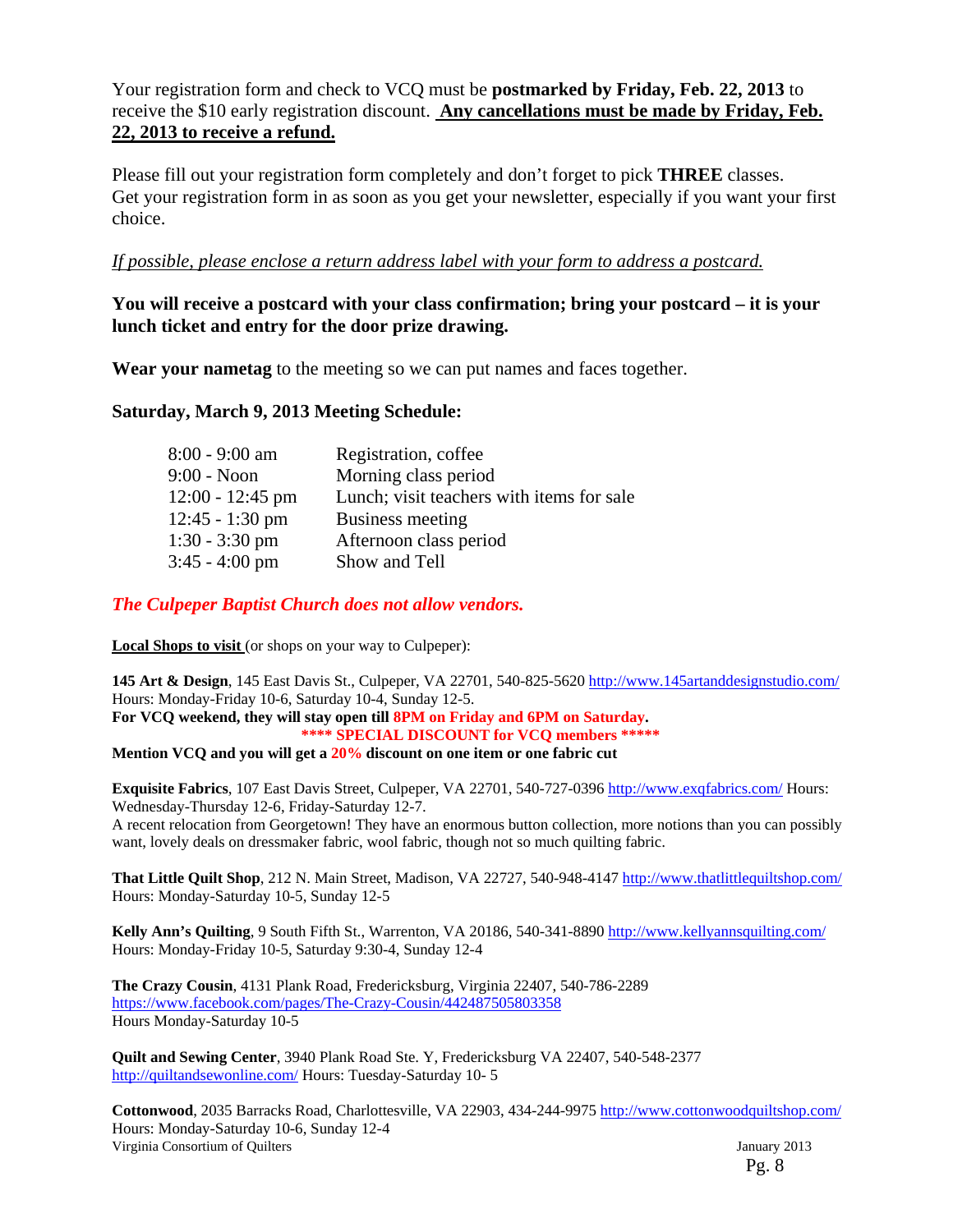# **Workshops/Classes**

If you would like to take a class that requires a sewing machine, but prefer not to bring one, please note that on the registration form, and we will try to provide a machine for you to use. Or join the pillowcase making project, and you will have fun and much to do.

# **Class A: Served with a Twist with Karen DuMont**



### **Skill level:** Intermediate

**Machine class** – Make a table runner, placemat, napkin ring or all three when learning to make a dimensional bowtie using KariePatch Designs Served with a Twist pattern

Karen will teach the dimensional bowtie technique that she has used in several very popular patterns. You will easily be able to finish the top of a table runner or placemat the day of class. In addition to making one of the easy pieces she will also teach how to incorporate the blocks into other designs as well as encouraging you to use your imagination in future projects.

The table runner is wonderful for any party centerpiece because helium balloons can be tied to the bowties to give a festive look to any table.

**Pattern Fee: \$9** Order online at www.kariepatch.com or call Karen, 804.233.7750

### **Supply List:**

- Sewing machine in good working order
- basic sewing supplies
- rotary cutter and matt
- Iron  $&$  ironing surface (VCQ will supply irons  $&$  boards)
- 7" piece of template plastic or Dimensional Bowtie template available for \$9 through www.kariepatch.com or by calling Karen (Nice to use if making quite a few bowties)
- **Fabric for one placemat**:
	- o 2/3 yard of a print of your choice,
	- o 1/3 yard coordinating fabric,
	- o 1/2 yard backing fabric
- **Fabric for table runner:**
	- o 1 yard main print for border, bowtie and backing
	- o 1/4 yard background for bowtie
	- o 2/3 yard accent print for setting triangles, bowtie and binding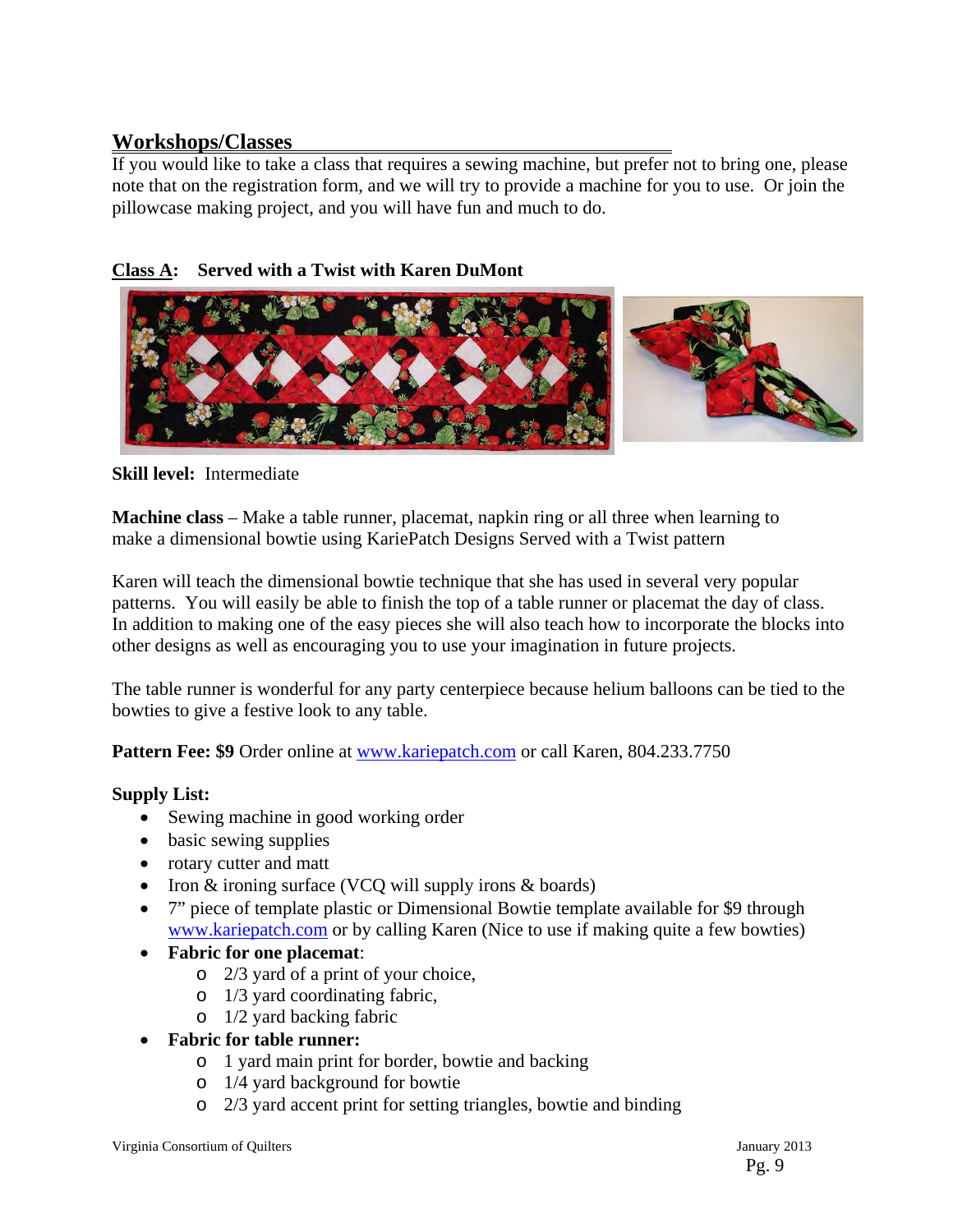Suggestions on fabric selection: Think in terms of seasons or holidays as well as novelties for children. One placemat is a wonderful gift to send in the mail to make a young child feel special. Two placemats are also a wonderful gift hostess gift for friends. Use your imagination, be bright and cheerful, that is what life is all about!!!!!

**About Your Teacher -** A former dough artist for 35 years, Karen DuMont is now a prolific quilt designer. Her love of quilting is reflected in her bright, whimsical applique designs. However, Karen's pattern line, KariePatch Designs, include both pieced and appliqués designs for all levels of quilters. Karen free lances for many quilt magazines, works with fabric companies, teaches and travels presenting trunk shows to quilt guilds and shops. Last year Fons and Porter featured Karen's work on a television program. They demonstrated her two fabric prairie points showing how to use them in a variety of ways. Karen is a native of St. Louis where she lived for forty four years. She moved to Richmond, VA with her husband and children in 1992. At the time of the family's move she helped supplement the family income with sales of her dough art, Adoughables. She took a few quilt classes to meet women she shared a common interest with and totally got hooked on "playing" with fabric!

#### **Class B: Fractured View with Deborah Schupp**

### **Skill Level: All levels**

**Machine Class** - A project and techniques class rolled into one. This wall quilt will teach the finesse of insertion strips for both contemporary or more traditional projects. Slice and sew your way to a unique finish. It can stand alone or be the base for a wide range of embellishments.



# **Supply List:**

- Sewing machine in good working order
- basic sewing supplies
- thread for piecing and quilting
- rotary cutter with new blade, and 36" X 24" matt
- Iron  $&$  ironing surface (VCQ will supply irons  $&$  boards)
- **Fabric requirements**: Choose your favorite color combinations. Batiks or tone-on-tone prints with high contrast create a stronger graphic image. Mono-chromatics will create a background for applique embellishment.
	- o 10 strips in a variety of fabrics: 2" to 4" wide by 18" long. These will be sewn together length-wise as the starting base.
	- o 6-8 strips 2"-3"wide x 25" long for insertions.
	- o 1/8 yd. inner border
	- o 1/2 yd. outer border
	- o Batting and backing: each 36" x 30"
- Optional: ribbon and/or beads for later embellishment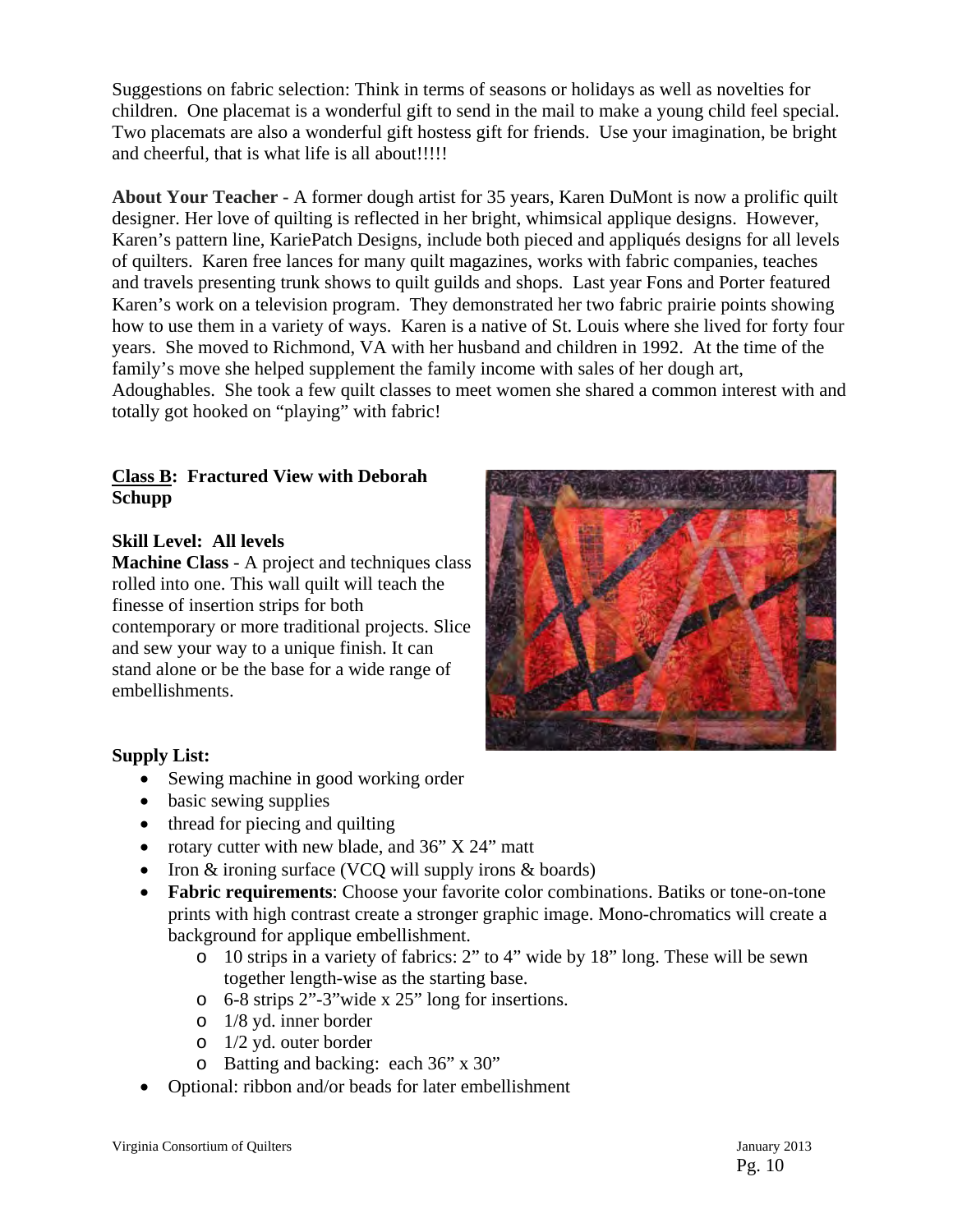**About Your Teacher – Deborah Schupp:** As owner of Gumbo Design Studios LLC, Deb is a quilt pattern designer, quilt maker and teacher. Her style incorporates a palette alive with vivid color and surprise elements, with its roots in her native New Orleans. This brings the excitement and pageantry of Creole culture to her work. Using commercial fabrics, she finds the mix of colors and textures in a quilt is like making a rich gumbo, where the elements work together to create a unique and striking result taking traditional forms to a more contemporary interpretation. Visit www.GumboDesignStudios.com for a view of her work, patterns, lectures and workshops. Presentations and workshops can be adapted to any size group. Contact Deb at debschupp@mindspring.com

# **Class C: Wrapped Fabric Bowls with Elaine Myers**



**Skill Level: All levels Machine Class** - These quick, fun bowls are made from fabric strips wrapped around clothesline, coiled and stitched. After learning the basics, you can experiment with various shapes and embellishments. This technique also works for placemats, coasters, even hats! You WILL have a completed project – AND a new addiction!!

# **Supply List:**

- Sewing Machine WITH ZIG ZAG stitch (no Featherweights), regular presser foot and optional open foot,
- Several size 16 needles,
- standard sewing kit (scissors, pins, small ruler),
- thread to match/contrast fabrics,
- glue stick (optional),
- clothespin or binder clip (optional);
- $\bullet$  3/16" or 7/32" X 100" cotton (or cotton wrapped poly) clothesline (will be available for purchase for bargain price of \$5.00/pkg. of 7/32" X 100'). This is enough for 2 medium bowls or lots of small projects. For inspiration, search on-line images for "wrapped fabric bowls" – you'll be amazed!!
- **Fabric Requirements:** 1/2 to 1 yard's worth of  $+/- 1$ " strips (accuracy not necessary) cut on straight grain or bias (width of fabric or smaller scraps) – use coordinating fabrics or one large-print fabric that will show splashes of color on the strips; many fabric shops have grab bags of pre-cut strips..

For inspiration, search on-line images for "wrapped fabric bowls" – you'll be amazed!!

**About Your Teacher -** A long-time VCQ member, Elaine has been quilting since the mid-1970's, has won many awards for her quilts and has taught a variety of classes. She loves to experiment with new techniques, and the wrapped bowls are her latest passion. She has a longarm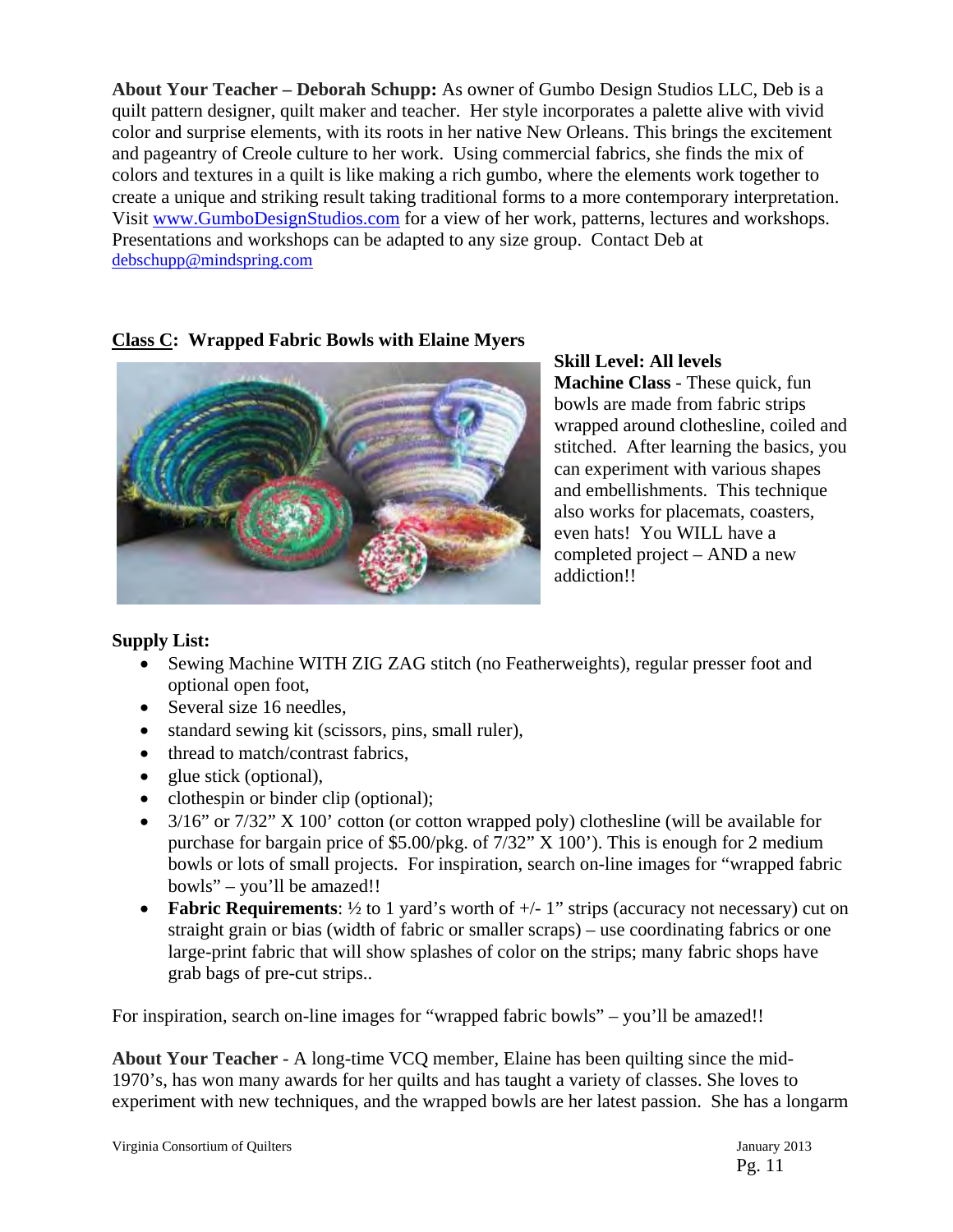quilting business ("The Quirky Quilter") in her home in Newport, VA. Contact Elaine at quirkyquilter@pemtel.net

### **Class D: Foster Children Pillowcases, managed by Kathy McCrea**

Come sew and relax while contributing to VCQ's community service project. We will be sewing pre-cut kits as well as using fabric that you are able to donate. Bring your sewing machine and basic sewing supplies and Kathy will help you cut and assemble. Or if you prefer not to bring a sewing machine, there will be plenty for you to do. Each pillowcase requires 3/4 yard (wof) fabric for body, 2 inch (wof) fabric for strip, and 1/4 yard (wof) fabric for cuff. Fat quarters cannot be used for this project. See the September 2011 newsletter at www.vcq.org for more information about this project, including the project instructions.

# **Class E: Come Quilt with Me**

Bring your own project, hand or machine, and sit and quilt with others.

\*\*\*\*\*\*\*\*\*\*\*\*\*\*\*\*

**We will be scheduling meetings all over the state - if you know of any good teachers or vendors, please contact Karan Fisher, karanfisher@cox.net, 757-761-1173.** 

#### **TREASURER'S REPORT AS OF DECEMBER 19, 2012**

Checking Account Balance: \$19,581.94 Money Market Account Balance: \$10,368.12

### **MEMBERSHIP REPORT**

We finished 2012 with 275 members of which 47 were new members. To start 2013 we have 150 members who have paid for 2013 (and some have paid beyond this year) while renewal reminders have been sent to 124 members.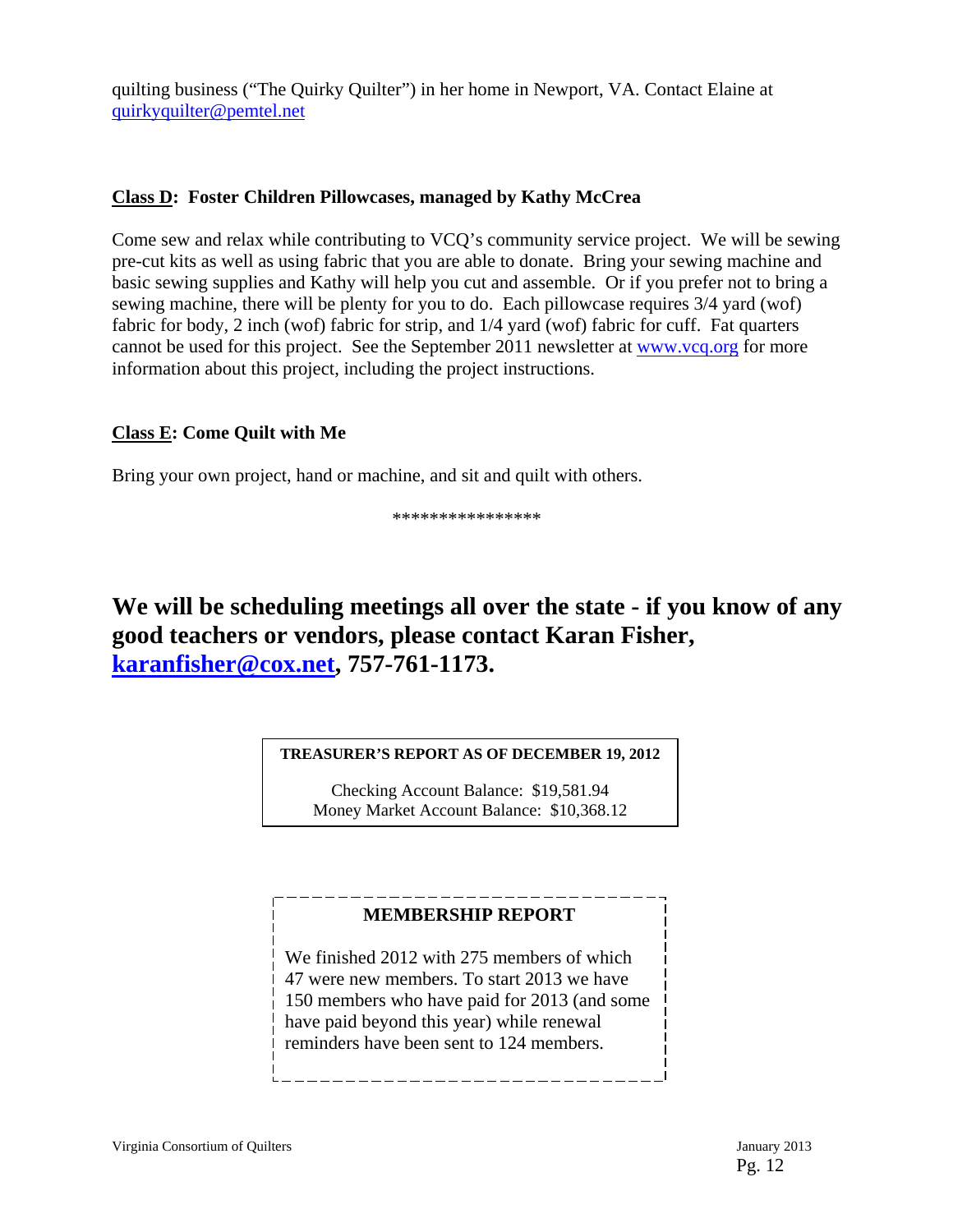#### **VCQ CLASS REGISTRATION FORM**

**Registration form deadline**: To receive the \$10 early registration discount, must be postmarked by *Friday, Feb. 22, 2013.* Please fill out completely and please **PRINT**.

| Name    |       | Member<br><u> Mon-Member</u> |       |     |  |
|---------|-------|------------------------------|-------|-----|--|
| Address |       |                              |       |     |  |
|         | City  |                              | State | Zip |  |
| Phone   | Email |                              |       |     |  |

Choice of Workshop (includes lunch). Circle letters and indicate choice on line.

Class A: Served with a Twist with Karen DuMont

- Class B: Fractured View with Deborah Schupp
- Class C: Wrapped Fabric Bowls with Elaine Myers
- Class D: Foster Children Pillowcases with Kathy McCrea
- Class E: Come Quilt with Me

1st choice\_\_\_\_\_\_\_\_\_\_\_\_\_\_\_\_ 2nd choice\_\_\_\_\_\_\_\_\_\_\_\_\_\_\_\_\_3rd choice\_\_\_\_\_\_\_\_\_\_\_\_\_\_\_\_

| Cost                                | <b>If postmarked by Feb.</b><br>22, 2013 | <b>Full cost after</b><br>2/22/2013 |
|-------------------------------------|------------------------------------------|-------------------------------------|
| Member, Workshop A, B & C           | \$30                                     | \$40                                |
| Member, Pillowcases &               | \$25                                     | \$35                                |
| Come Quilt with Me, Workshop D & E  |                                          |                                     |
| Non-member, Workshop A, B & C       | \$45                                     | \$55                                |
| Non-member, Pillowcases &           | \$35                                     | \$45                                |
| Come Quilt with Me                  |                                          |                                     |
| Host Guild Non VCQ committee member | $$10**$ lunch only                       |                                     |

\*\*A host guild non-VCQ committee member may register as a guest only for \$10 to include lunch and the business meeting. A non-VCQ visitor may attend any business meeting only and both must pre-register in order to have an accurate count for lunch.

Amount enclosed: \$<br>Pattern or supply fee, if any, is paid to teacher at time of class.

Are you willing to be a class helper? Yes No

Would you like us to provide a sewing machine for your use in one of the classes? Yes No

Are you bringing a sewing machine to Come Quilt with Me? Yes No

Special lunch requirements: Box lunches with a sandwich will be provided Vegetarian Gluten-free Allergic to

Send class registration form and your check **payable to VCQ** to **Karan Fisher 1213 Rittman Road Virginia Beach, VA 23464** 

Questions? Contact Karan Fisher @ 757-761-1173 or karanfisher@cox.net